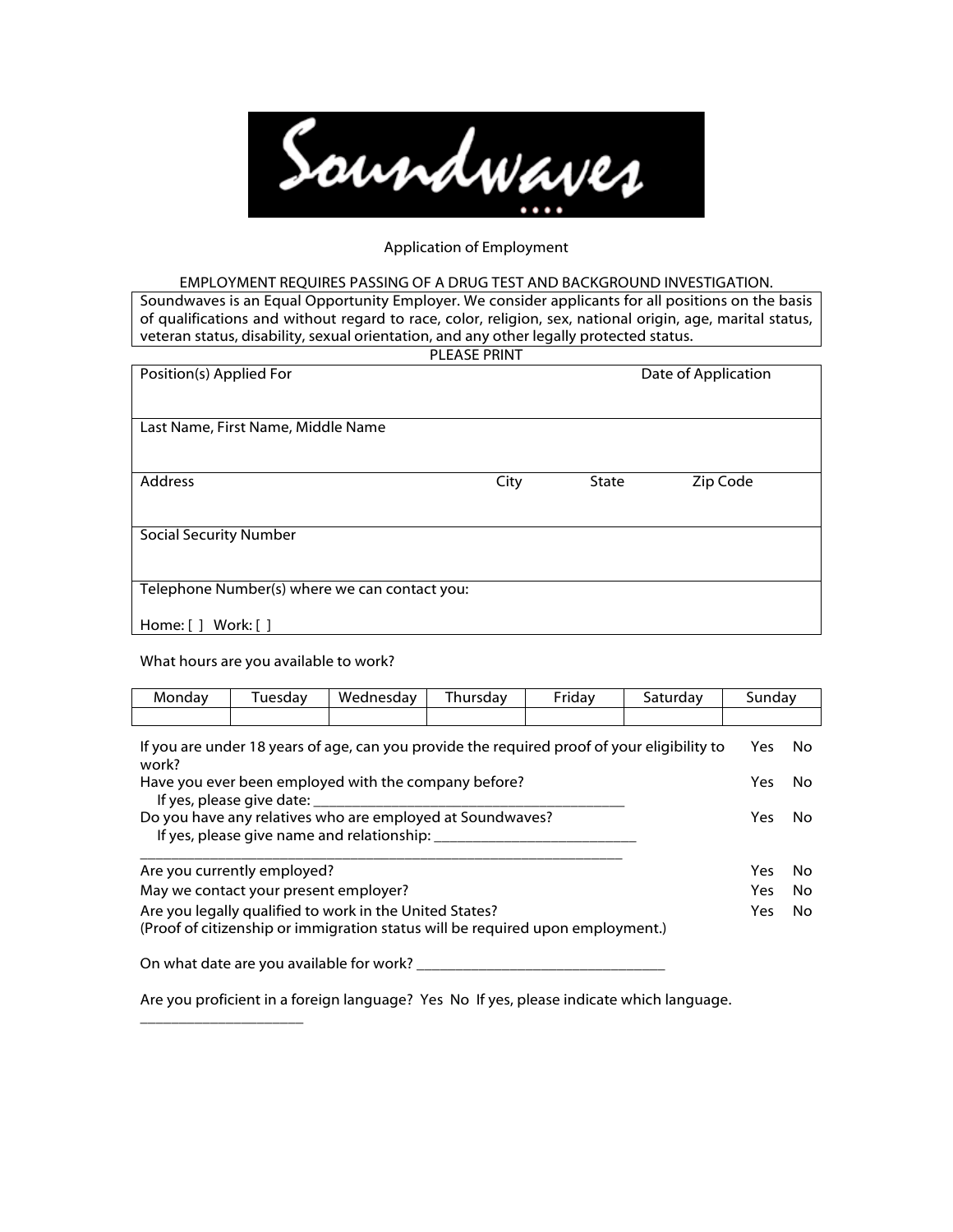# EDUCATION

|                             | High School | <b>Technical School</b> | College | Other  |
|-----------------------------|-------------|-------------------------|---------|--------|
| <b>School Name</b>          |             |                         |         |        |
| <b>Years Completed</b>      | 9 10 11 12  | 12                      | 1234    | 1234   |
| Diploma/Degree              | Yes No      | Yes No                  | Yes No  | Yes No |
| Major Course(s)             |             |                         |         |        |
| of Study                    |             |                         |         |        |
| <b>Military Experience:</b> |             |                         |         |        |
|                             |             |                         |         |        |

Summarize special skills and training not listed above:

## REFERENCES

| Give name, address, and telephone number of three business references who are not related to you. |
|---------------------------------------------------------------------------------------------------|
|                                                                                                   |
|                                                                                                   |
|                                                                                                   |
|                                                                                                   |

Are you able to perform the essential requirements of the job? Yes Yes No

If not, are there reasonable accommodations that can be made to allow you to perform the essential functions of the job?

| Have you ever been convicted of a crime, or are you currently under criminal indictment? |    |
|------------------------------------------------------------------------------------------|----|
| (Conviction of a crime is not automatic disqualification of employment.)<br>Yes          | No |

If yes, please explain: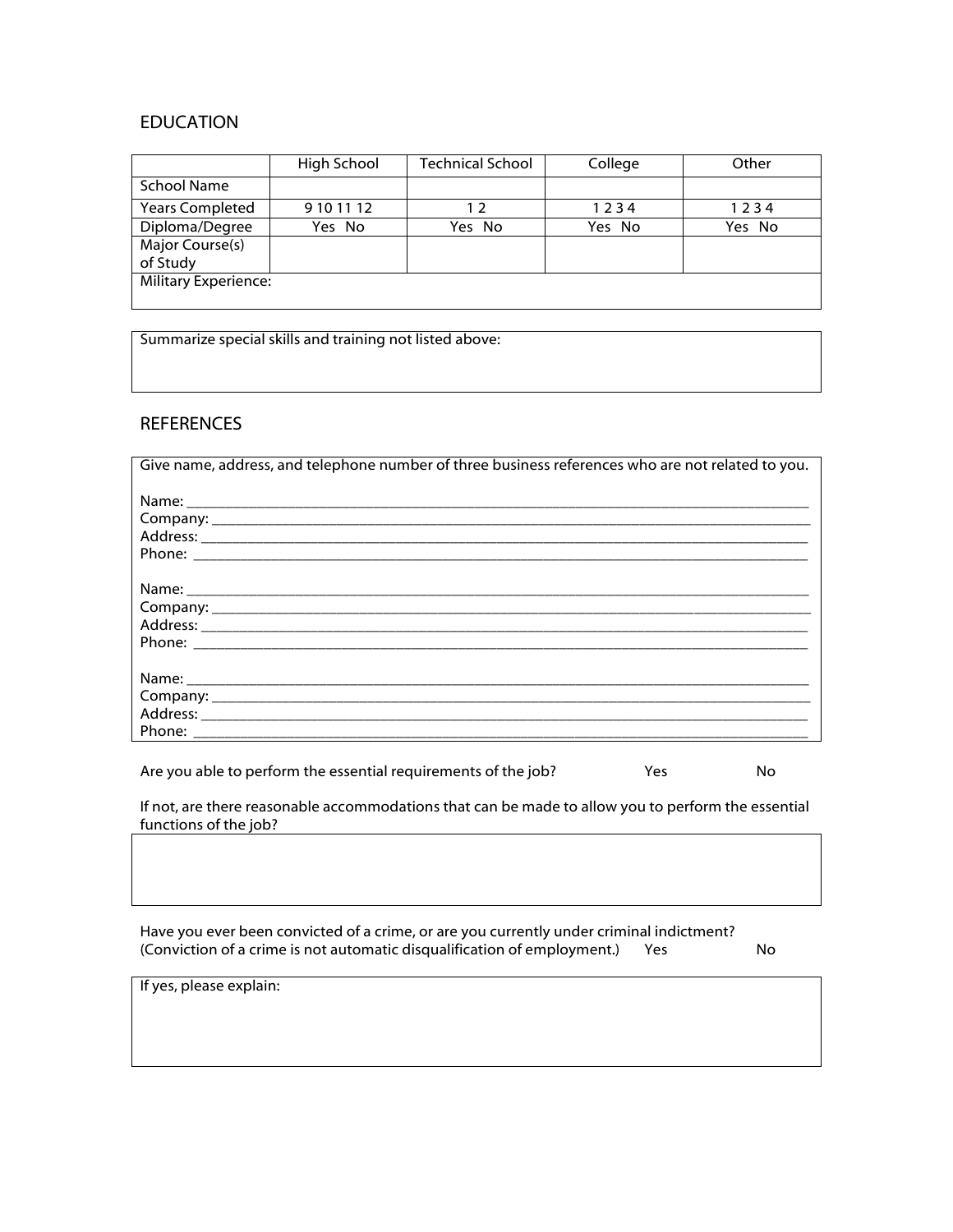| Previous Employer:            |
|-------------------------------|
|                               |
| Address:                      |
| Telephone Number:             |
|                               |
| Job Title:                    |
| Supervisor:                   |
| Dates Employed:               |
|                               |
| Base Pay (Start/Final):       |
| <b>Description of Duties:</b> |
|                               |
| Reason(s) for Leaving:        |
|                               |

| Previous Employer:             |
|--------------------------------|
| Address:                       |
|                                |
| Telephone Number:              |
| Job Title:                     |
| Supervisor:                    |
| Dates Employed:                |
| <b>Base Pay (Start/Final):</b> |
| <b>Description of Duties:</b>  |
| Reason(s) for Leaving:         |